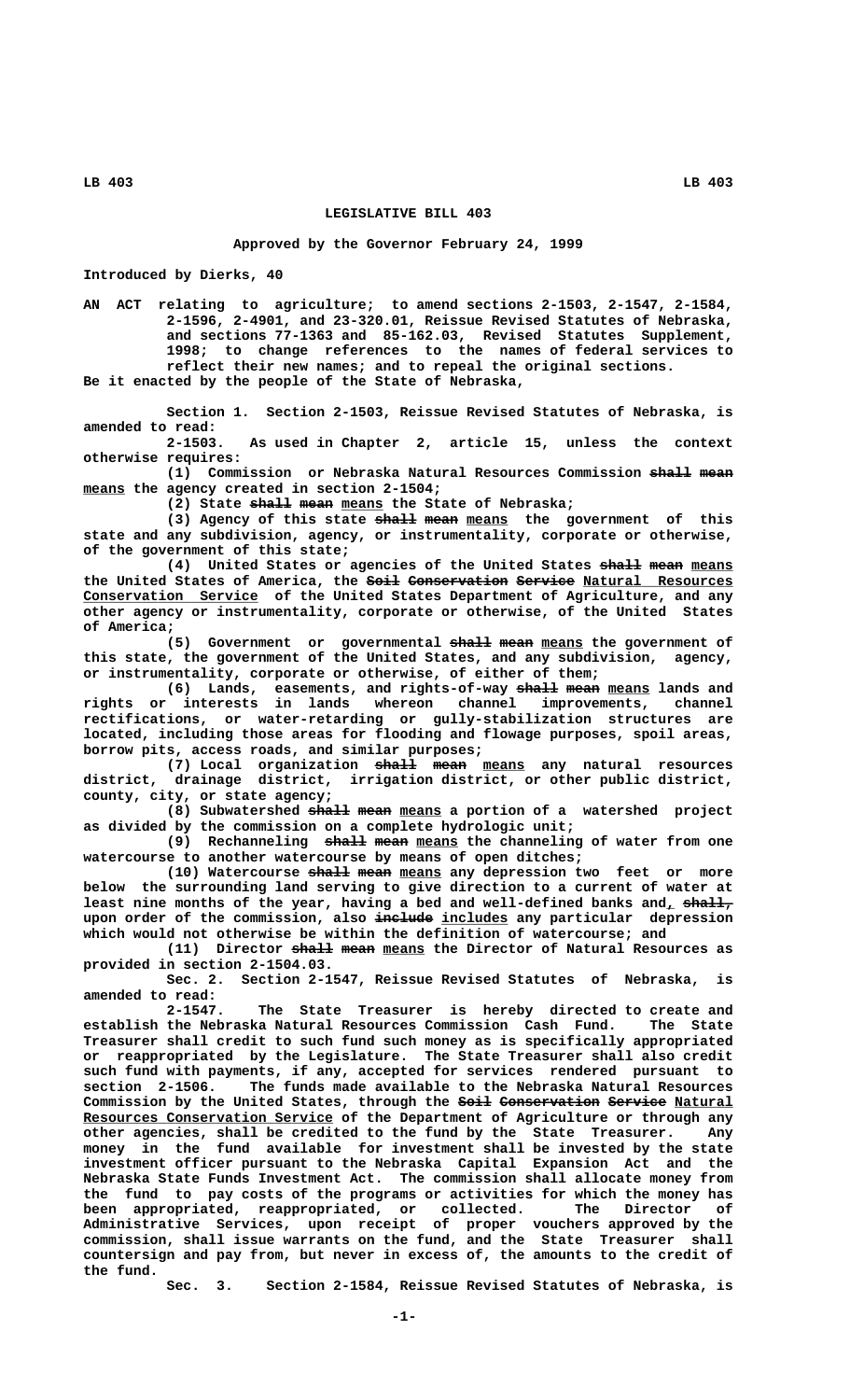**LB 403 LB 403**

**amended to read:**

**2-1584. The Nebraska Natural Resources Commission may request and utilize assistance in the administration of the Nebraska Soil and Water Conservation Fund from natural resources districts, from the Soil Conservation ———— ————————————**  $S$ ervice <u>Natural Resources Conservation Service</u> and the <del>Agricultural</del> **Stabilization and Conservation Service Farm Service Agency of the United ————————————— ——— ———————————— ——————— \_\_\_\_\_\_\_\_\_\_\_\_\_\_\_\_\_\_\_\_\_ States Department of Agriculture, and from any other appropriate local, state, or federal agencies. Such assistance may include accepting and approving applications for funds and designing, laying out, and certifying the proper completion of projects and practices.**

**Sec. 4. Section 2-1596, Reissue Revised Statutes of Nebraska, is amended to read:**

**2-1596. The Legislature finds that an accelerated completion of modern soil surveys will be an asset to the State of Nebraska and good for the general welfare of the citizens of the state. The Legislature further finds that the completion of modern soil surveys can be most appropriately accomplished by accelerating, in a manner deemed appropriate by the Nebraska Natural Resources Commission, state financial input into the combined state** and federal effort currently being conducted cooperatively by the Natural  **\_\_\_\_\_\_\_\_\_\_\_\_\_\_\_\_\_\_\_\_\_\_\_\_\_\_\_\_\_\_\_\_\_\_\_\_\_ — Resources Conservation Service of the United States Department of Agriculture,**  $S$ oil Conservation Service and the Conservation and Survey Division<sub>7</sub> of the **University of Nebraska. It is therefor the intent of this Legislature to embark upon an accelerated program for the completion of Nebraska's modern soil surveys and to recommend that the State of Nebraska and the Legislature appropriate the funds necessary to carry out this accelerated program during the years required for its completion.**

**Sec. 5. Section 2-4901, Reissue Revised Statutes of Nebraska, is amended to read:**

**2-4901. (1) The Climate Assessment Response Committee is hereby created. The office of the Governor shall be the lead agency and shall oversee the committee and its activities. The committee shall be composed of representatives appointed by the Governor with the approval of a majority of the Legislature from livestock producers, crop producers, and the Nebraska Emergency Management Agency, Conservation and Survey Division and Cooperative Extension Service of the University of Nebraska, Department of Agriculture, Department of Health and Human Services Regulation and Licensure, Department of Water Resources, Governor's Policy Research Office, and Nebraska Natural Resources Commission. Representatives from the federal Agricultural ———————————— Stabilization and Conservation Service Farm Service Agency and Federal Crop Insurance Corporation may also serve on the committee at the invitation of the Governor. The Governor may appoint the chairperson of the Committee on Agriculture of the Legislature and the chairperson of the Committee on Natural Resources of the Legislature and any other state agency representatives or invite any other federal agencies to name representatives as he or she deems necessary. The Governor shall appoint one of the Climate Assessment Response Committee members to serve as the chairperson of the committee. Committee members shall be reimbursed for actual and necessary expenses as provided in sections 81-1174 to 81-1177.**

**(2) The committee shall meet at least twice each year and shall meet more frequently (a) at the call of the chairperson, (b) upon request of a majority of the committee members, and (c) during periods of drought or other severe climate situations.**

**(3) The chairperson may establish subcommittees and may invite representatives of agencies other than those with members on the committee to serve on such subcommittees.**

**(4) Any funds for the activities of the committee and for other climate-related expenditures may be appropriated directly to the office of the Governor for contracting with other agencies or persons for tasks approved by the committee.**

**Sec. 6. Section 23-320.01, Reissue Revised Statutes of Nebraska, is amended to read:**

**23-320.01. In any county of the State of Nebraska in which the** Corps of Engineers of the United States Army, the Bureau of Reclamation,  $66\text{h}$ **Conservation Service Natural Resources Conservation Service, or other department or agency of the federal government shall be authorized by Congress to construct works for flood control, watershed protection and flood prevention, irrigation, soil and water conservation, drainage, or similar projects, or in cooperation with the programs of natural resources districts, irrigation districts, reclamation districts, or similar agencies, the county** board thereof shall, if in its opinion the said construction is necessary for **the public welfare, have the power to: (1) Enter into an undertaking, in the name of the county, to hold the United States of America free from any damage**